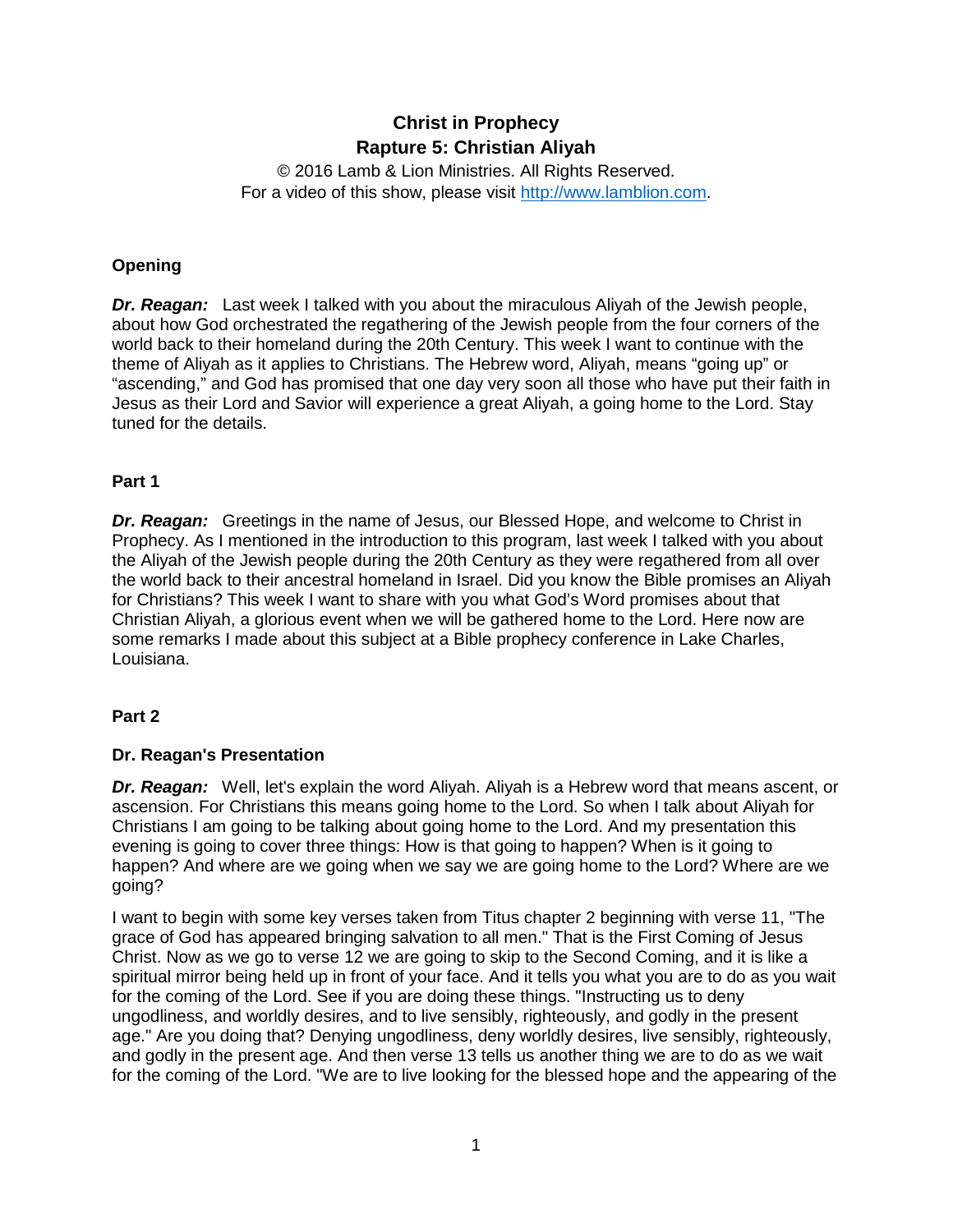glory of our great God and Savior Christ Jesus." Are you living looking for the blessed hope? I hope you are, we are instructed to do that.

Now I have a question for you, when you think of the Lord's return what kind of image comes to your mind? Think about that for a moment. When you think about the Lord coming back what type of image comes to your mind? Is it joyful, or is it fearful? I know a lot of Christians scared to death to think about the coming of the Lord. Is it calming or disturbing? Is it hopeful or is it anxious? Is it your blessed hope, or your holy terror? How do you feel about the return of the Lord Jesus Christ? And I have another question for you: How would you describe the Lord's return to an unbeliever? To a person who knows absolutely nothing about the Bible and there are more and more and more of them in America today who know nothing about the Bible. They don't know who Noah is. They don't know who Abraham is. They don't know anything about it. How would you describe the return of the Lord to a person who knows absolutely nothing? Well there are only two detailed descriptions in the New Testament of the Second Coming or the return of Jesus Christ, one is in 1 Thessalonians 4 the other one is in Revelation 19. So, let's take a look at these two descriptions of the return of the Lord and as we look at them I want you to compare in your mind your description of the Lord's return with what the Bible says.

Let's go to 1 Thessalonians 4 first of all. Now what had happened here is this Paul has spent quite a bit of time in Thessalonica preaching to the people there. He had told them about the Lord returning. He had told them the Lord might return any moment. He had told them to be on the watch for the Lord, and then he left. After he left some of the members of the congregation died, and the people were very upset about that. They wanted to know, well you know you told us the Lord's coming, but some of our members died, well what is going to happen to them? Are they just going to be left behind in their graves, or what's going to happen? So, Paul is writing to answer that question. He says, "We do not want you to be uninformed brethren about those who are asleep that you may not grieve as do the rest who have no hope." And when he refers to those who are asleep he is talking about those who have died. That doesn't mean soul sleep. That doesn't mean that at all. The reason the metaphor sleep is used of death is because the body that dies is one day going to come back alive. When the Lord comes back those bodies are going to be resurrected it doesn't matter whether worms have eaten them. It doesn't matter whether they dissolved in the ocean. It doesn't matter whether they were cremated or whether they were in airtight casket those bodies are going to come back together in a great miracle of recreation. After all we are talking about the One who spoke and the whole universe came into being. He is going to speak and those bodies are going to come back together and He is going to take their spirits and put them back in their bodies. When you die your spirit goes to be with the Lord. Your body may go into a grave, but your spirit goes to be with the Lord. So he says, "We do not want you to be uninformed brethren about those who are asleep," those who are dead, "that you may not grieve as to the rest who have no hope. For if we believe that Jesus died and rose again, even so God will bring with Him those who have fallen asleep in Jesus." He says, "Let me tell you something when Jesus comes back He is going to bring with Him the spirits of the dead, of those who have already died in Christ He will bring their spirits with them." And then look what it says in verse 15, "For this we say to you by the word of the Lord that we who are alive and remain until the coming of the Lord shall not precede those who have fallen asleep. For the Lord Himself will descend from Heaven with a shout, with the voice of the archangel, with the trumpet of God, and the dead in Christ shall rise first." Don't worry about those who are already dead, let me tell you something when the Lord comes back they are going to be resurrected and taken up to meet the Lord before you are, so don't worry about it. And then he says, well you know what is going to happen to those who are alive. "Then we who are alive and remain shall be caught up together with them in the clouds to meet the Lord in the air and thus will always be with the Lord." So we are going to follow them. Do you know what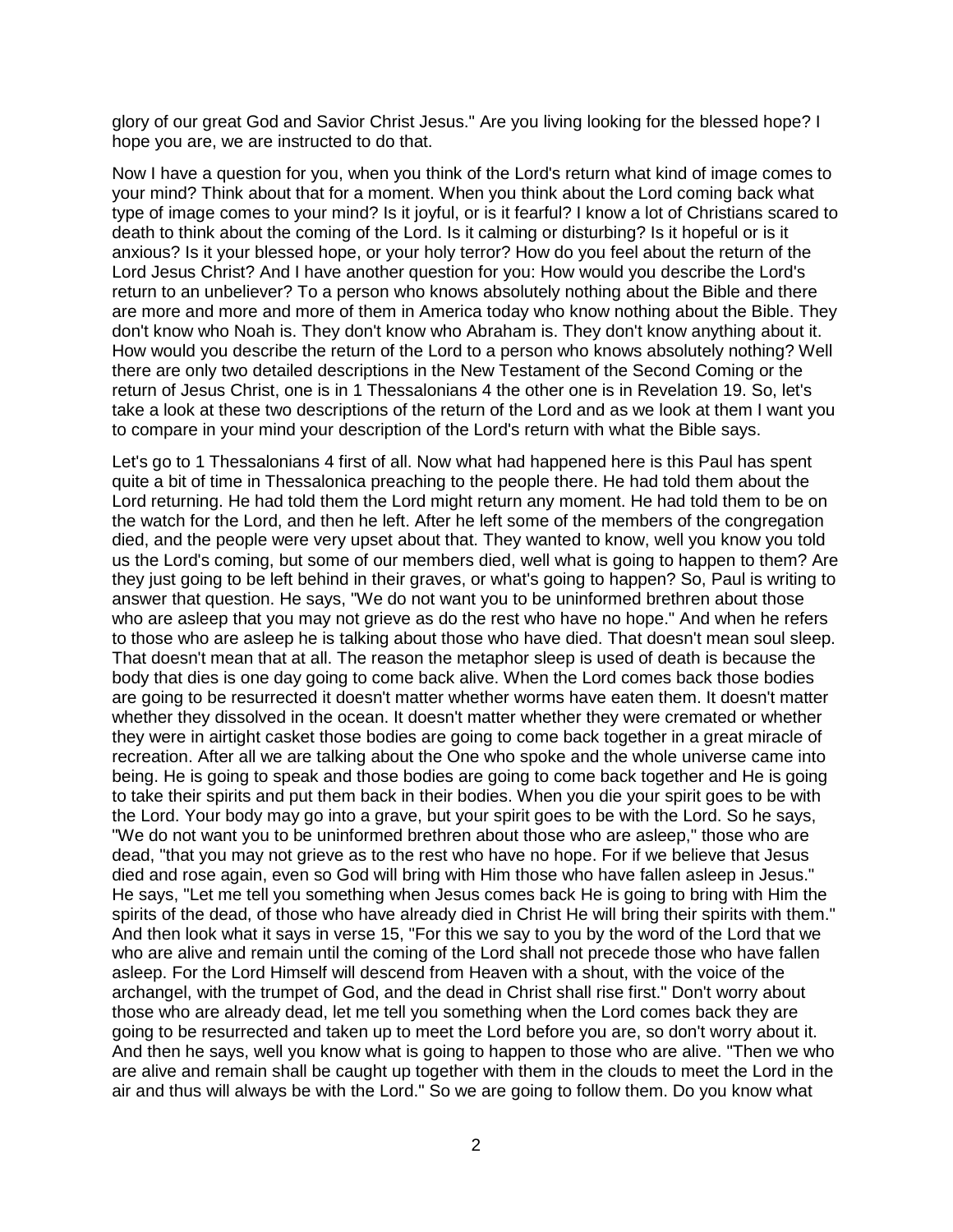that means? All my life I've been told there are two things you cannot escape in life; you cannot escape death and taxes. Well I've got news for you the only thing you cannot escape is taxes. There is a whole generation that will not taste death. It could be our generation. I believe it very well likely be our generation, that we will be raptured. And we will be changed from mortal to immortal on the way up. Wouldn't that be a great experience? Man alive. Come quickly Lord Jesus. It is no wonder he ends all this in verse 18 by saying, "Therefore comfort one another with these words." Folks, these are comforting words. Let me give you a summary here now, a trumpet will blow, and an archangel will shout, Jesus will appear in the heavens bringing with Him the spirits of the dead Saints. He will resurrect their bodies, reunite their spirits with their bodies, and then He will glorify their bodies.

Let's look at the second passage in the Bible that tells about the coming of the Lord. Ok, this particular passage in Revelation 19 begins with the Tribulation just ending. The Tribulation has just ended when you get to Revelation 19. God has poured out His final wrath in the bowl wraths, He has poured it out, His wrath is over with, He has poured it all out. And then following that the Antichrist meets his fate. The Antichrist is finished and Jesus is about to return to earth again. All of this right at the beginning of Revelation 19. All of heaven is shouting, "Hallelujah!" It is the only place in the New Testament you are going to find this Old Testament term hallelujah is at the beginning of Revelation 19. When all of heaven is shouting, "Hallelujah!" and why is that? Well they are shouting, "Hallelujah!" because the Tribulation is over. They are shouting "Hallelujah!" because the Antichrist is finished. And here we go Revelation 19, look at this verse 11, "I saw Heaven open," this is the Apostle John speaking, "and behold a white horse and He who sat upon it is called Faithful, and True, and in righteousness He judges, and He wages war." Now what does he see here? He sees Heaven open. He sees a person coming out of Heaven riding a white horse, and He who sat upon it is Faithful, and True. Is there any doubt who this is? Who has ruled the world for seven years? The unfaithful, the untrue one, the Antichrist. Now the Faithful and the True One, Jesus Christ comes and He comes on a white horse. Here we go. He comes on a white horse which is a symbol of a victorious general. He breaks from the heavens and He comes in righteousness. He comes to judge. He comes to wage war. This is a serious return. A very, very serious return; He is coming to judge and wage war against the enemies of God. And look at His eyes; His eyes are like a flame of fire, and upon His head are many crowns, and He has a name written upon Him which no one knows except Himself.

I want you to notice here the difference between the First Coming and the Second Coming, the First Coming Jesus came as a little baby, and innocent child in a manger. He returns as a victorious warrior on a white warhorse, a symbol of a victorious general. The first time He came He came to die for the sins of mankind. Now He is coming to judge the leaders of this world, to judge the nations, to pour out the wrath of God upon those who have rejected the grace, mercy and love of God. The first time He came with tears in His eyes, He wept over the city of Jerusalem. He wept over the tomb of Lazarus. But this look He is coming with eyes like a flame of fire. This is an indication that He is coming in judgment. And the first time He came He had one crown, a crown of thorns that was crushed down onto His head until the blood ran down upon His shoulders. But He is returning with all the crowns, all the diadems because He is coming as King of Kings, and Lord of Lords, and He is going to reign in majesty from Mount Zion in Jerusalem.

And notice He says He comes with a name written upon Himself that no one knows, except Himself. Oh, that is so interesting. God loves to change names. He changed the name of Abraham. He changed the name of Sarah. He changed the name of Peter. He changed the name of Saul. He loves to change names. It says that when we stand before the Lord Jesus Christ we are all going to get new names. He is going to hand you a white stone an indication of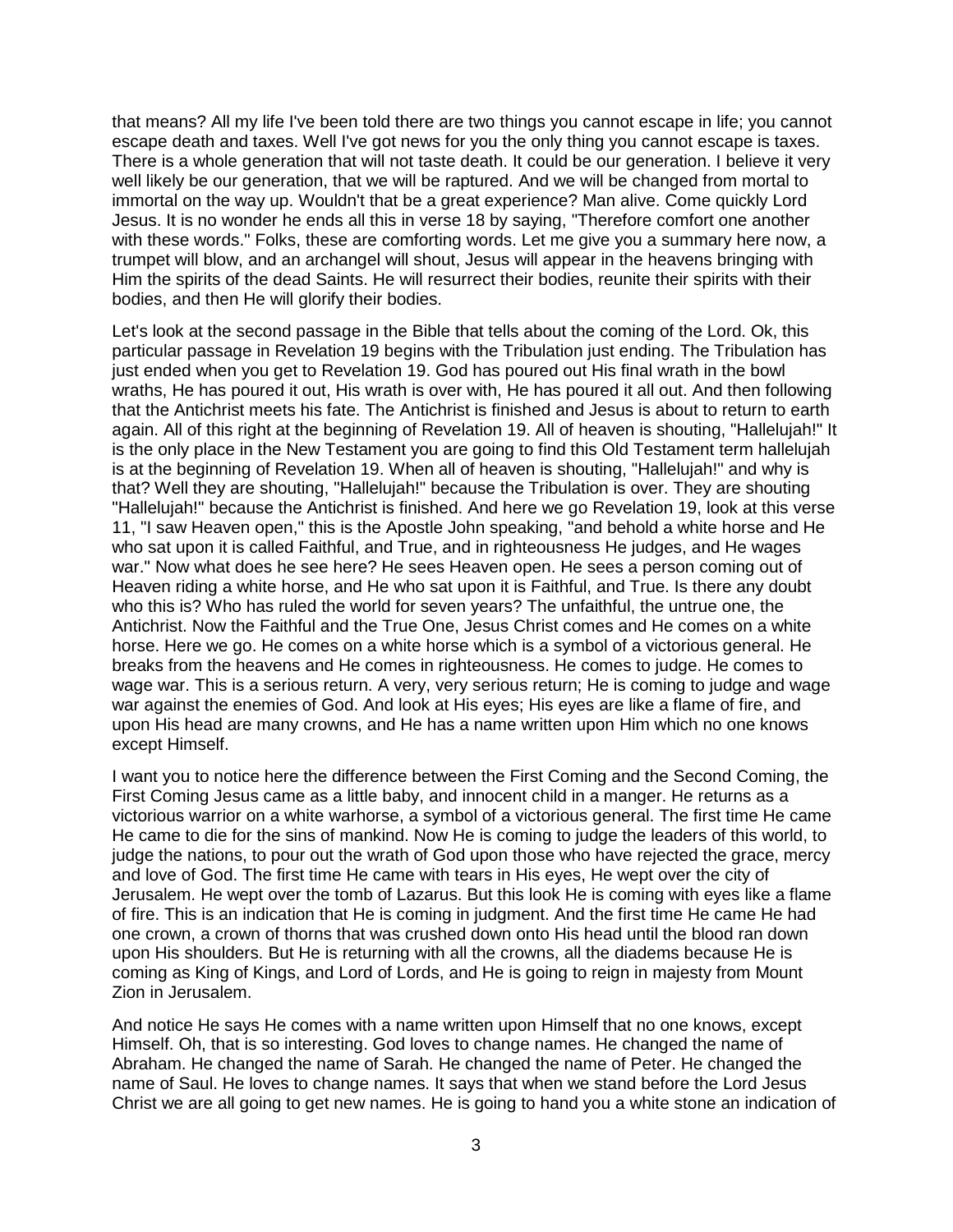your innocence because you have put your faith in Jesus Christ. And it says on that stone is going to be written a new name. And I believe that new name is going to be related to your walk in the Lord Jesus Christ in this life. Wouldn't it be great if that stone said your name for eternity is Faith? Your name for eternity is Perseverance. Your name for eternity is Righteousness. Wouldn't it be terrible to get that and your name for eternity is Wishy-Washy. He loves to change names and Jesus is going to have a new name and we get a hint of what that new name is going to be over in Jeremiah 23:6 the new name it says, "Will be Yahweh Tsidqenu." Do you know what that means? The Lord is our righteousness. The first time Jesus came His name was Yeshua which means the salvation of God. But He is not coming back as our Savior, He is coming back as our King of Kings, and Lord of Lords to bring peace, righteousness, and justice to the earth. And His name would be Yahweh Tsidqenu, the Lord is our Righteousness. I can hardly wait! Come quickly Lord Jesus!

Let's continue with Revelation 19 verse 13, "He is clothed with a robe dipped in blood. His name is called the Word of God." No doubt who this is now, this is Jesus. This is John writing this. What did John say in the first chapter of his Gospel of John? He said, "The Word became flesh, and dwelt among us." And now he refers to this person as the Word of God. This is Jesus. And then he says, "The armies which are in heaven clothed in fine linen, white and clean were following Him on white horses." Notice too, in verse 13 it says He comes with a robe that is dipped in blood. You know we know what that is. Sometime just make a note, go over to Isaiah chapter 63 and read the first few verses. In Isaiah 63 Isaiah has a vision of the Second Coming of the Messiah. And He says to the Messiah, "Your robe is all covered in red. What is this?" And the Messiah says, "It is the blood of the enemies of God." It is not the blood He shed on the Cross. He comes back with a blood splattered robe because He is coming back to pour out the vengeance of God upon the enemies of God. And He is splattered with the blood of the enemies of God. And then it says in verse 14 that the armies which are Heaven, clothed in fine linen white, and clean were following Him on white horses. What a glorious picture this is. I don't know what has happened over here on this side. But on this side you can what it looks like, an incredible picture of returning with the armies of heaven. You know I always thought, I always thought that meant angels, that He was coming back with the angels. And surely the angels will come with Him. But folks, let me tell you something that maybe you've never heard before. It is going to be you and me. When He returns He is coming, He is coming with the Saints. We are coming with Him. I mean I can prove it to you. Look at this. Look at Revelation 19 verse 8, it says that right before Jesus leaves Heaven we have the Marriage Feast of the Lamb. "And it was given to her the Bride, the Church to clothe herself in fine linen, bright and clean." Then look at verse 14, "And the armies which are in Heaven clothed in fine linen, white and clean were following Him on white horses." That means my friends you and I are coming back with the Lord Jesus Christ. We are going to be there when His feet touch the Mount of Olives, when the Mount splits in half. We are going to--millions of us will be hovering in the sky over millions in the Valley of Kidron. And when He speaks that supernatural word, you know there is going to be no Battle of Armageddon, there isn't going to be one. He's not going to send an army against the Antichrist. All He's going to do is speak a word and the whole Antichrist and his armies are going to drop dead in their tracks. It says, "Their eyeballs will melt, their tongues will melt, their skin will fall off." It says that the only that is going to be left is their blood which will be as deep as a horse bridle. He is going to speak and instantly it will all be over with. And we will be there to see it and to shout, "Hallelujah!" when it happens. I can hardly wait for it to happen. And then look what else happens here. Revelation 19:15, "And from His mouth comes a sharp sword so that with it He might smite the nations; and He will rule them with a rode of iron, and He treads the winepress of the fierce wrath of God the Almighty." There is no wonder His robe is red. And then it finally says, "And on His robe, and one His thigh He has a name written, 'King of Kings',"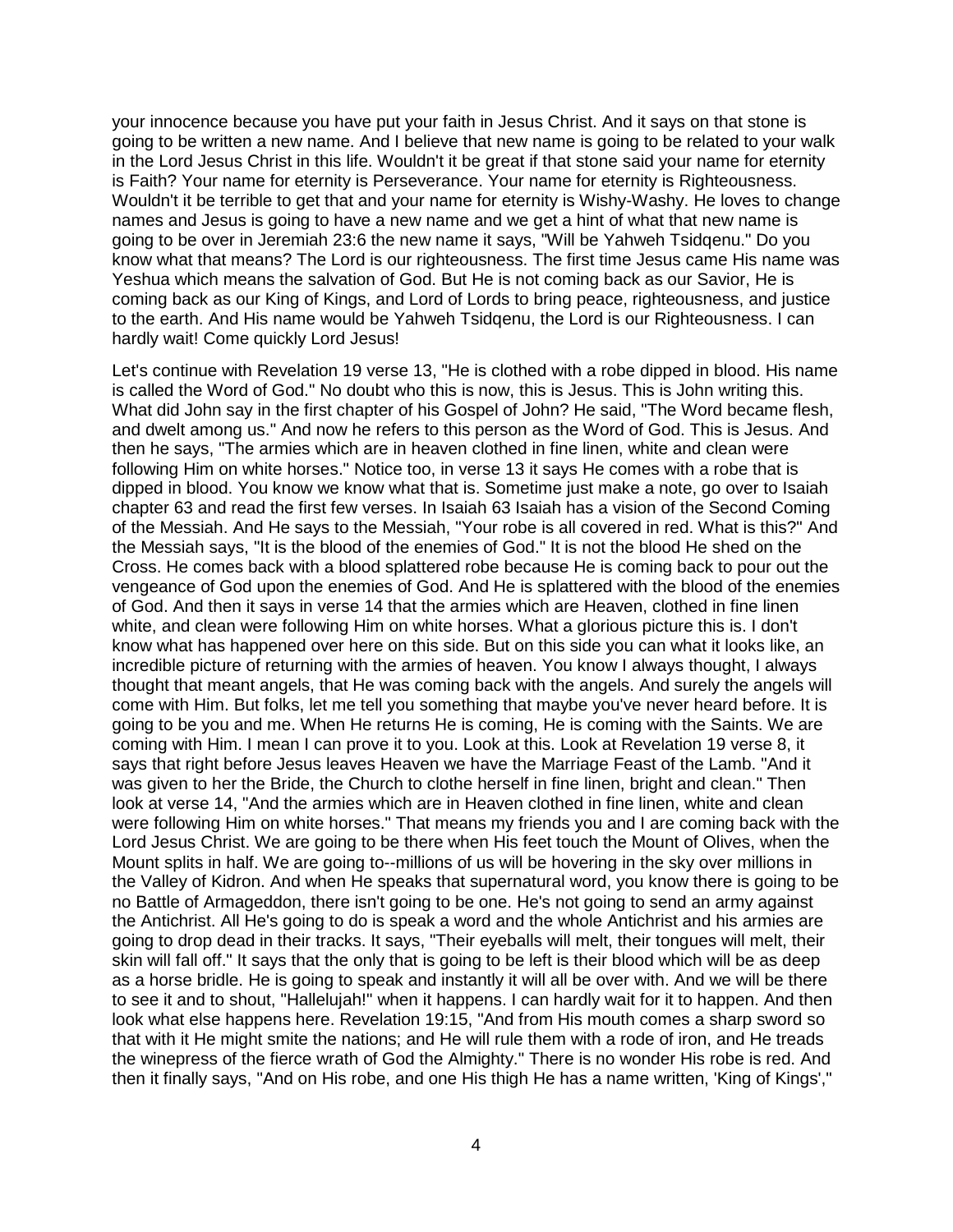it's not a name really, it is a title, "King of Kings and Lord of Lords." Ok, there you have the only two passages in the New Testament that give any detail about the return of Jesus.

Now folks, if you have followed this carefully you know at this point we have a major theological problem, this is not a minor problem this is a major theological problem. And what is that problem? Well the two passages have absolutely nothing in common. Nothing except that they both focus on Jesus Christ. Let me show you how different they are. In 1 Thessalonians 4 Jesus appears in the heavens, He doesn't come to earth. He appears in the heavens, we go up to meet Him and don't go back down. But in Revelation 19 He returns to earth. This cannot be a description of the same event. In 1 Thessalonians 4 Jesus comes for His Church. In Revelation 19 Jesus returns with His Church. In 1 Thessalonians 4 Jesus is pictured as a deliverer who comes to take His Church out of this wicked world. In Revelation 19 He is pictured as a warrior who comes to pour out the wrath of God. In 1 Thessalonians 4 Jesus appears in grace. In Revelation 19 He returns in wrath. In 1 Thessalonians 4 Jesus appears as a Bridegroom coming for His Bride, the Church. But in Revelation 19 Jesus returns as a King. These two passages have nothing in common. Yet, we know that the Word of God is inerrant. We know the Word of God does not contradict itself.

So the problem is this: How do we reconcile these two passages? How can we reconcile them? People have tried it many different ways. How can they be reconciled? Well my solution, and the solution of many, many people is this, that they are talking about two different events. One which we call the Rapture, 1 Thessalonian 4, and the other one the Second Coming Revelation 19, they are just simply two different events. In other words what this means is that the return of Jesus is going to occur in two stages; first the Rapture, then the Second Coming. This reconciliation solves another problem and that's this; the Bible says repeatedly that the return of Jesus is imminent, that is it can happen any moment.

When you say something is imminent it means it can happen any moment and the Bible says that over, and over and over, the return of Jesus is imminent. But how can it be imminent if there is only one future coming? If you do not believe in a Rapture, if you believe only in the Second Coming you got a problem because the Bible says that Jesus can return any moment, that His return is imminent. Why is it a problem? Very simply it is because there are many prophecies yet to be fulfilled before the coming of Jesus. Here's the point if there is only one future coming then the Lord's return is not imminent because there are many prophecies that must be fulfilled before He can return to this earth. If you only believe in the Second Coming, you don't believe in the Rapture the return of Jesus is not imminent because there are so many prophecies that have to be fulfilled before He returns, let me just give you a few.

I can give you a list as long as my arm, I'll just give you a few. Here are prophecies that have to be fulfilled before Jesus comes back to this earth; seven years of tribulation, rebuilding of the Temple in Jerusalem, revelation of the Antichrist, killing of two witnesses in Jerusalem, the desecration of the Temple in Jerusalem, the institution of the Mark of the Beast, and the salvation of the Jewish remnant, and that is only a short list of prophecies that have to be fulfilled before the Lord can come back. The point again is this, the only way the Lord's return can be imminent is for there to be a Rapture that is separate and apart from the Second Coming and which can occur at any moment without the fulfillment of any prophecies.

Ok, that means the signs of the times are pointing to the Tribulation, and they are pointing to the Second Coming and they are not pointing to the Rapture because the Rapture is a signless event. Tim LaHaye gave me the illustration of this one time and I want to share with you. I was talking to him at a conference and I was talking to him about this particular thing how the signs of the times point to the Tribulation and Second Coming and not to the Rapture. And he said, "Well I got as good illustration then." He said, "One time my wife Beverly and I went to a mall in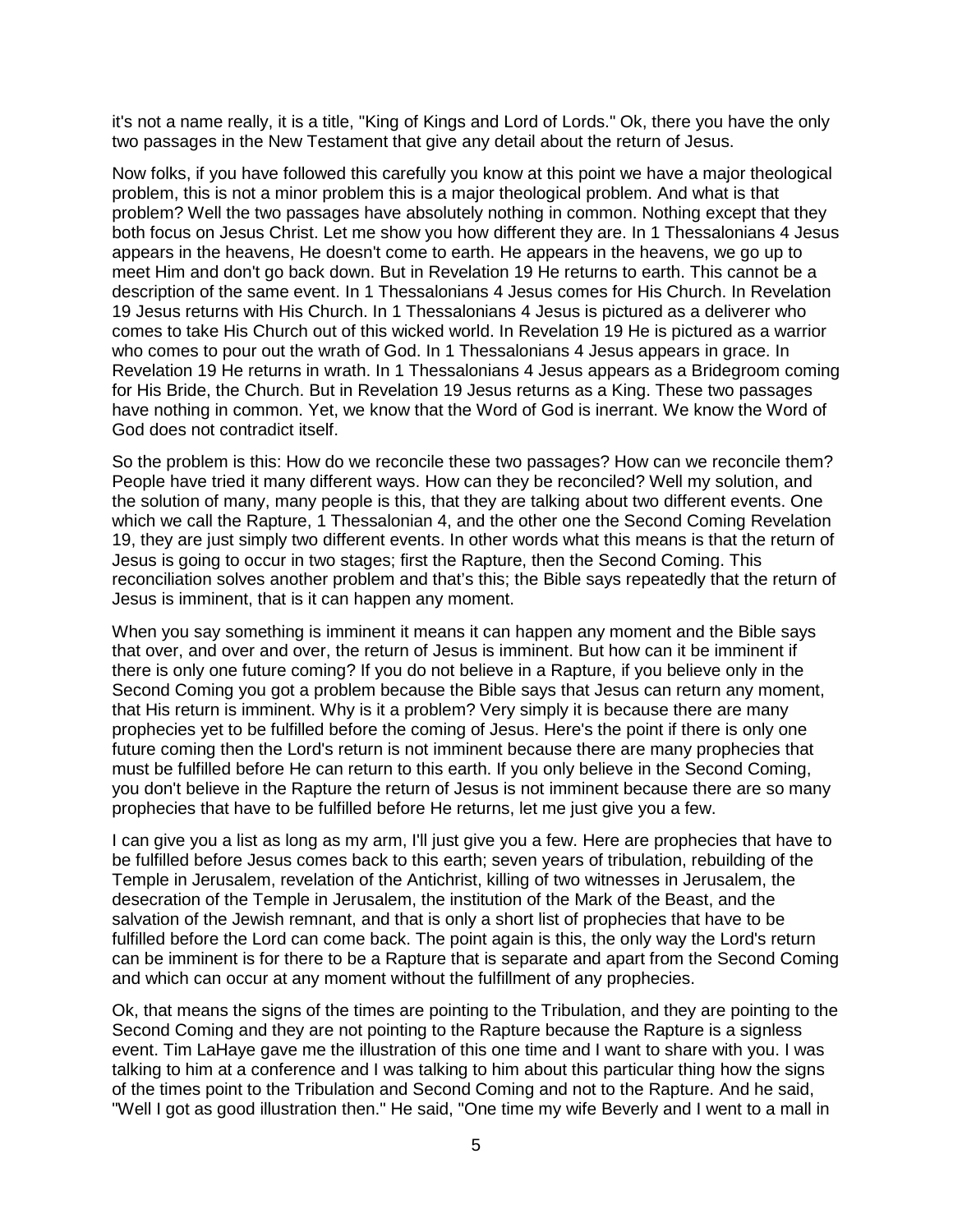October." And he said, "We are walking around this mall in October and suddenly she stops me and says, 'Tim I want you to look around and tell me what is different in this mall from the last time we were here.'" And he said, "I looked around, and I said, 'Well I didn't see anything different.' She said, 'That is exactly what I thought you would say because men are not very observant.' She said, 'Now, I want you to look around again and look carefully and tell me what do you see that is different about this mall then the last time.'" So he said, "I looked around again and suddenly it dawned on me every place I looked they were putting up Christmas decorations. And then she turned to him and said, 'What do those decorations point to?' He said, 'Well they point to Christmas.' She said, 'That is exactly right. But they also indicate that Thanksgiving is right around the corner.'' They don't point to Thanksgiving they point to Christmas. But when we see them we know that Thanksgiving is right around the corner. The signs of the times point to the Tribulation and the Second Coming. But boy when we start seeing them start piling up we know the Rapture is right around the corner and could occur any moment." I thought it was incredible the illustration that He shared with me.

Ok, all this raises now an additional question: When is the Rapture most likely to occur? When is it most likely to occur? Is it going to be before the Tribulation? Is it going to be the middle of the Tribulation? Is it going to be near the end of the Tribulation? Is it going to be at the end of the Tribulation? There are many people who teach that the Rapture and the Second Coming are just one event. They say what is going to happen is that at the end of the Tribulation Jesus is going to appear in the heavens and we are going to go up and meet Him and then we are going to immediately going to come back to earth. I call it the yo-yo rapture, boom, boom you know just like that. And they refuse to separate these two events that are so different. Well let me tell you some reasons why I believe that there is going to be a Pre-Tribulational Rapture, a Rapture before the Tribulation begins. And these are reasons that I base upon inferences in Scripture because the Bible does not give a precious timing of the Rapture. No place in the Bible says the Rapture is going to occur here. So what you have to do is you have to base your opinion upon inferences and that is why it is legitimate for people to disagree about this because they can come to different conclusions. But I am going to tell you what I think is the best inference of the Scripture and that is I believe the best inference is that the Rapture will occur before the Tribulation begins and the first and most important reason is one I've already mentioned it is summed up in the word imminence, imminence, the Pre-Tribulation view is the only one that allows for the imminent return of Jesus. For Him to return at any moment. He told us to watch for Him to return at any moment. Why should I watch for Him to return if He is not going to return until the end of the Tribulation? I should be watching for the Antichrist, not Jesus Christ. But this to me is the most important of all the arguments. There are others though.

My second reason is the structure of the book of Revelation. The book focuses on the Church during the first three chapters, the first three are all about the Church. Church this, church that, church that. Then at the beginning of chapter 4 a door is opened in heaven and John is caught up to the Throne Room of God where he is shown a great preview of the Tribulation. After chapter 4 there is no more mention of the Church in the book of Revelation until chapter 22 verse 16 after the Tribulation has ended suddenly the Church is mentioned again. No mention of the Church during the Tribulation. There is mention of saints but these would be those who are saved after the Tribulation begins. There are going to be a lot of people saved during the Tribulation. Thus the rapture of John in chapter 4 appears to be a symbolic type of the Rapture of the Church. Or take the nature of the Tribulation, I believe the nature of the Tribulation is a great argument in behalf of the Pre-Tribulation Rapture. Why is that? It is a time of absolute, unparalleled pouring out of God's wrath from beginning to end. It is a time when God deals with unrepentant sinners who have steadfastly rejected His grace, mercy, and love.